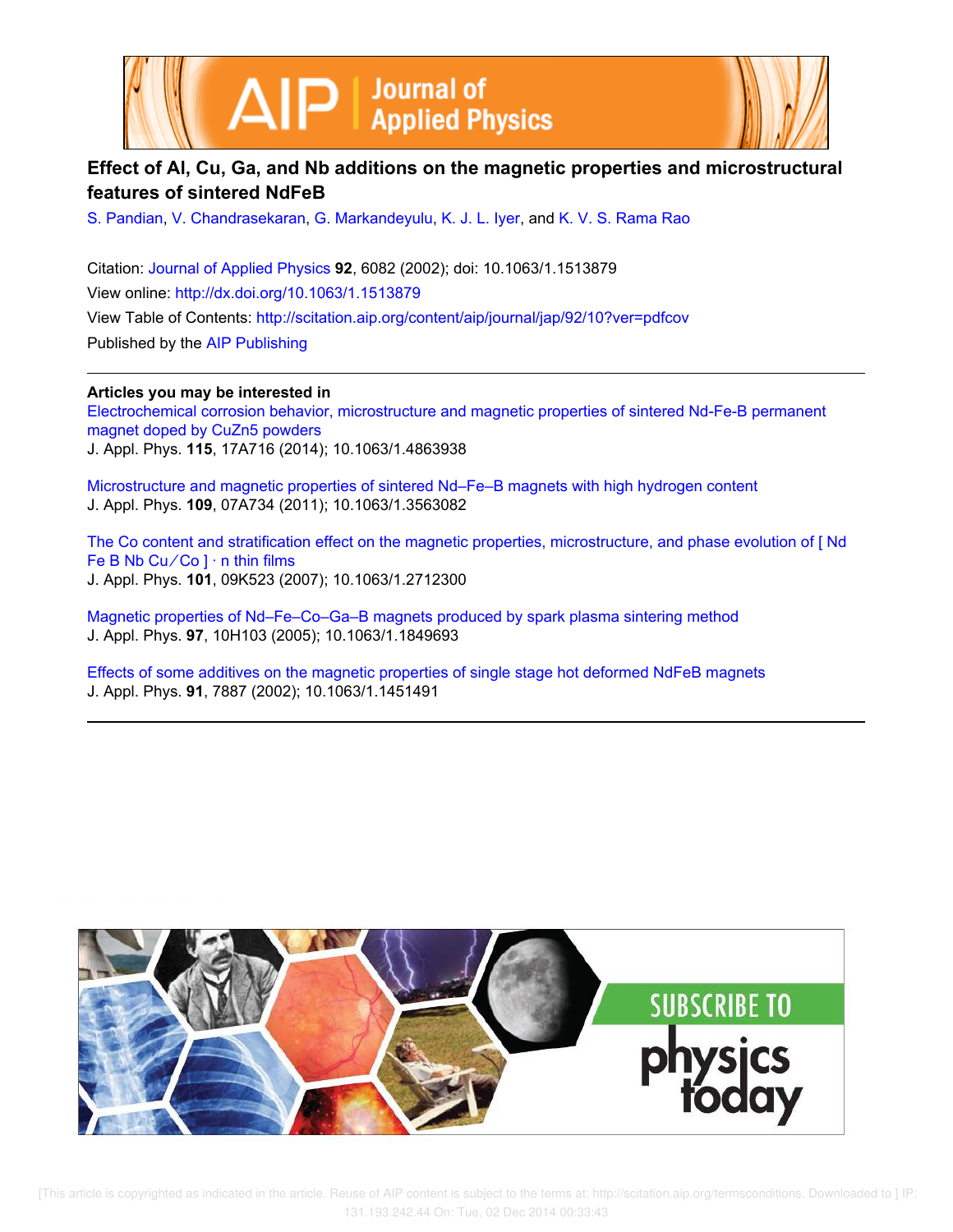# **Effect of Al, Cu, Ga, and Nb additions on the magnetic properties and microstructural features of sintered NdFeB**

S. Pandian and V. Chandrasekaran *Defence Metallurgical Research Laboratory, Hyderabad - 500 058, India*

G. Markandeyulu, K. J. L. Iyer, and K. V. S. Rama Rao<sup>a)</sup> *Indian Institute of Technology Madras, Chennai - 600 036, India*

(Received 20 May 2002; accepted 21 August 2002)

This study describes the relative effect on the permanent magnet characteristics viz. remanence  $(B_r)$ , intrinsic coercivity  $(H_{ci})$ , Curie temperature  $(T_c)$ , and rectangularity of the intrinsic demagnetization curve, when Al, Cu, Ga, and Nb are added individually to NdFeB. Each elemental addition causes significant improvement in  $H<sub>ci</sub>$  but the level of improvement differs from one additive element to the other. The addition of Nb is favored over other elements for realizing maximum enhancement in  $H_{ci}$  and rectangularity of the demagnetization curve. The microstructural features of the sintered samples of NdFeB with elemental addition show the formation of a new phase, in addition to the phases  $(\varphi, \eta)$ , and Nd-rich) generally found in the ternary sample. The factors influencing the permanent magnet characteristics of sintered samples are the distribution of the Nd-rich phase in the intergranular region, the size and distribution of the minor phases at the grain junctions, the formation and distribution of new phases due to alloying addition, and the solubility of the dopant element in various phases coexisting in the sample. © *2002 American Institute of Physics.* [DOI: 10.1063/1.1513879]

## **I. INTRODUCTION**

High energy density sintered NdFeB magnets have been receiving much attention of researchers for quite a long time for its excellent device miniaturization, which hitherto was never visualized as feasible with other classes of permanent magnet materials. The low Curie temperature  $(T_C \sim 585 \text{ K})$ of the compound  $Nd_2Fe_{14}B$  ( $\varphi$  phase) has, however, become a matter of concern. The consequence of this deficiency is reflected in the temperature coefficient of remanence  $(B<sub>r</sub>)$ and intrinsic coercivity  $(H<sub>ci</sub>)$ , especially in the latter.<sup>1</sup> Alloying additions selectively improve some properties but affect the other. For example, partial substitution of Fe by Co results in increasing the  $T_C$  but reducing the  $H_{ci}^{2-4}$  and that of Nd by Dy results in increasing the magnetocrystalline anisotropy  $(H_A)$  but reducing the  $B_r$ . <sup>5-7</sup> Coercivity in sintered NdFeB magnets has a strong dependence on the microstructure. One of the phase constituents in the NdFeB magnet is a low melting (928 K) eutectic Nd-rich phase, which acts as a sintering aid liquid phase. The distribution of it as a thin layer ( $\sim$ 2 nm) separating the grains of the hard magnetic phase  $(\varphi)$  is considered a unique microstructural feature that brings significant enhancement in  $H_{ci}$ . The micromagnetism modeling studies proposed a phenomenological equation linking  $H_{ci}$  and microstructural parameters.<sup>8–10</sup> Al or Ga is known to cause significant improvement in  $H_{ci}$ , which is attributed to the better distribution of the Nd-rich intergranular phase with the solubility of the additive element in it.<sup>11-14</sup> Recently, we reported that different intergranular phases formed with Al and spread of the Nd-rich phase at the grain junctions seem to be the microstructural factors that limit the

value of  $H_{ci}$  beyond a certain Al concentration level in the alloy.<sup>15</sup> The minor addition of elements such as Nb or Cu is also known to bring enhancement in coercivity.<sup>16,17</sup> For the realization of concomitant improvement in the second quadrant characteristics and in the thermomagnetic characteristics of the magnet for elevated temperature performance, an optimal combination of elemental additions such as Dy, Co as the main, and Al, Cu, Ga, Nb, etc. as the minor have been found to be suitable.<sup>18-21</sup> Our recent paper describes that simultaneous addition of Dy, Co, Ga, Cu, and Nb is gainful to increase both  $H_{ci}$  and  $T_C$  of ternary NdFeB.<sup>22</sup> The enhancement in the properties has been attributed to the distribution of the additive elements in the various phases as to cause maximum beneficial effect on some property while marginalizing their deleterious effect on the other properties. NdFeB magnets for moderate temperature applications, however, may not require the addition of expensive elements Co and Dy if high  $H_{ci}$  and a near rectangular intrinsic demagnetization curve can be realized with elemental additions such as Al, Cu, Ga, Nb, etc. The information on the comparative study to make a qualitative assessment on the development of magnetic properties and to bring out relative merits of each elemental addition to NdFeB is rather limited. In the present study, an attempt has been made to interrelate the second quadrant characteristics with the microstructural features arising out of each addition of Al, Cu, Ga, and Nb. Since the ultimate properties obtained in sintered magnets depend critically on the composition of the alloy, its powder characteristics, and thermal and other process parameters, identical conditions were maintained for the study of each a)Electronic mail: kvs@physics.iitm.ac.in a reliable comparison.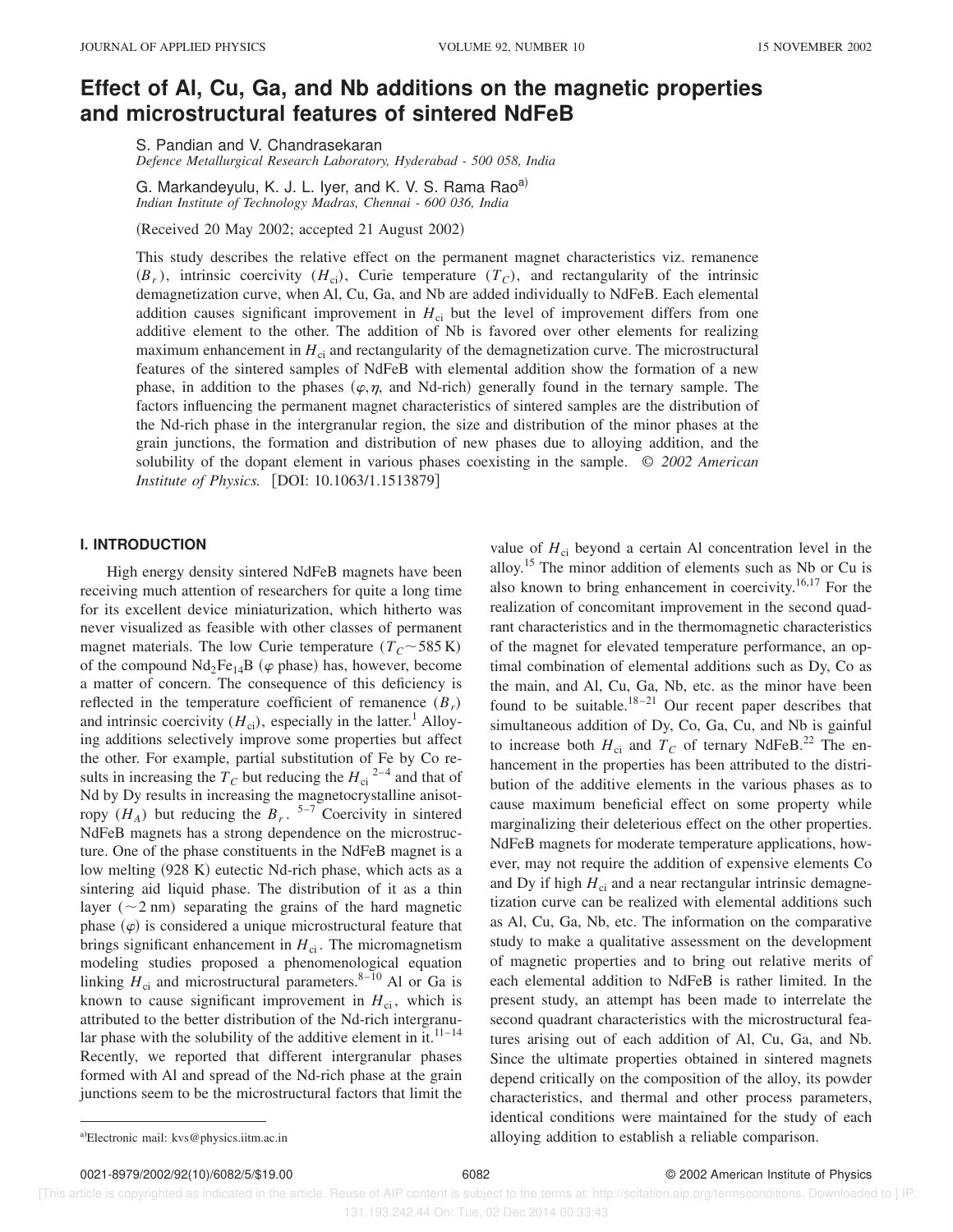

Time (not to scale)

FIG. 1. Sintering and postsintering heat treatment schedule adopted for NdFeB samples.

## **II. EXPERIMENT**

Alloys of nominal composition 36Nd–1.2B–Fe and  $36Nd-1.2B-1.0M-Fe$ , where  $M=Al$ , Cu, Ga, or Nb, were prepared by melting the high purity elements (Nd, Dy, Co, Al, Nb, Cu; 99.9% and B, Ga; 99.5%) under vacuum and chill casting the alloy in a copper mold. The as-cast alloy obtained in plate form was reduced to powder of average particle size  $\sim$  5  $\mu$ m by ball milling for 1.5 h. The powders were compacted into cylindrical samples of 20 mm diameter and 10 mm height in a nonmagnetic die under the simultaneous application of a magnetic field of strength 1.5 T and compacting pressure of 240 MPa. The powder compacts have been sintered at 1355 K for 1 h followed by a postsintering heat treatment at an intermediate temperature range 875 – 675 K. The treatment schedule adopted for the samples is described in Fig. 1.

Using the autohysteresis loop tracer (M/s Walker Scientific Inc.) the second quadrant hysteresis curves were plotted for the samples after each thermal treatment. Thermomagnetic plots with an applied field of  $H=0.02$  T were made using a vibrating sample magnetometer (M/s Digital Measurement Systems). X-ray diffraction patterns of the samples have been taken using a Philips diffractometer. The microstructural features of the samples have been investigated with the help of optical metallography and EPMA (CAMECA electron probe microanalysis). A solution of 2% Nital was used as an etchant to reveal the microstructural features of the samples.

### **III. RESULTS AND DISCUSSION**

The normal and intrinsic demagnetization curves of the samples heat treated to obtain peak coercivity are shown in Fig. 2, while  $B_r$ ,  $H_{ci}$ , and  $T_c$  are compared in Table I. It has been observed that every additive element causes significant improvement in  $H_{\text{ci}}$  over that realized in the ternary composition. A marginal reduction in  $B_r$  of about 2% to 3% is observed in the case of Nb and Ga additions. However, with Al and Cu addition a significant fall of 5%–10% is observed. The peak coercivity value measured in a sample with Nb additive is about 20% higher than that measured in samples



FIG. 2. Second quadrant hysteresis loop of sintered alloys, heat treated to achieve peak values of  $H_{ci}$ .

with the addition of Al, Ga, or Cu. The rectangularity of the intrinsic demagnetization curve, assessed from the ratio of  $H_k/H_{ci}$ , where  $H_k$  is the knee field required to bring 10% reduction in *B* with respect to  $B_r$ , is found to be better with Nb or Ga addition as compared to that of Al or Cu addition.

 $H_{\rm ci}$  values of the samples measured after each heat treatment are shown in Fig. 3. The peak  $H_{ci}$  value has been realized with a postsintering heat treatment of 875 K for 1 h in all alloy samples except in the sample with Nb addition. The  $H<sub>ci</sub>$  enhancement from the sintered to heattreated condition is observed to be of 20%–25% in ternary and in samples with additive elements of Al or Cu. In the case of Ga and Nb added samples, the trend was found to be different. The  $H_{ci}$ value measured in the as-sintered condition for a Ga added sample has been the lowest  $(430 kA/m)$  and the enhancement is almost double after the heat treatment at 875 K for 1 h.

In the Nb added sample, a progressive improvement in  $H_{\text{ci}}$  during the step-heat treatment from 875 to 775 K takes place, which can be attributed to the microstructural effect that will be discussed later.

The thermomagnetic plots of the samples are shown in Fig. 4. There is no evidence of the existence of any other ferromagnetic phase having  $T_c$  less than that of the  $\varphi$  phase (Nd<sub>2</sub>Fe<sub>14</sub>B). The  $T_C$  of the  $\varphi$  phase corresponding to each alloy composition is shown in Table I. Al and Cu cause noticeable reduction in  $T_c$ , while Nb causes minimal dilution. With Ga, however, a marginal increase in  $T_c$  was observed which is in agreement with an earlier report<sup>23</sup> for low concentration additions of Ga. The magnetization is negligibly small after the crossover of the  $T_c$  of the  $\varphi$  phase in all the samples with additives. A significant value of magnetization, however, remains in the ternary NdFeB sample, indicating the presence of residual Fe in the sample.

X-ray diffraction patterns of the sintered samples, with the sample surface exposed to an x-ray perpendicular to the direction of the texture axis, are shown in Fig. 5. The optical micrographs of the samples are shown in Fig 6. The micrographs show the presence of three phases viz.,  $\varphi$  as the main and  $\eta$  and Nd-rich as minor phases in all the samples. An additional minor phase is found formed in doped samples. The minor phases are found to be distributed at the grain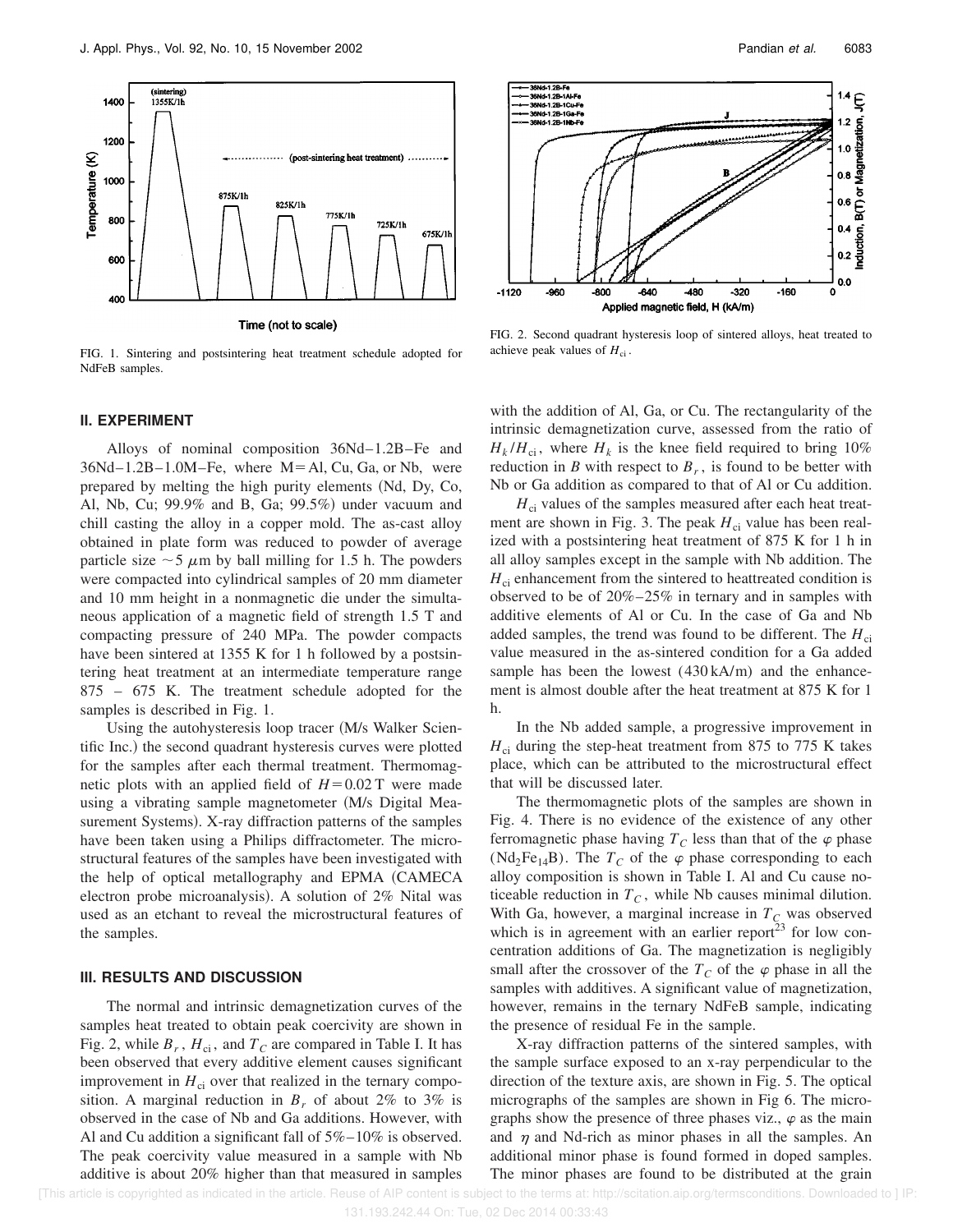|  |  |  |  |  |  | TABLE I. Comparison of magnetic properties $(B_r, H_c, H_k, T_c)$ obtained in alloy samples of NdFeB with additive elements (Al, Cu, Ga, Nb) |  |  |  |  |  |  |  |  |  |
|--|--|--|--|--|--|----------------------------------------------------------------------------------------------------------------------------------------------|--|--|--|--|--|--|--|--|--|
|--|--|--|--|--|--|----------------------------------------------------------------------------------------------------------------------------------------------|--|--|--|--|--|--|--|--|--|

| Alloy composition  | $B_r(T)$ | $H_{ci}(\text{kA/m})$ | $H_k(kA/m)$ | $H_k/H_{ci}$ | $T_C(K)$ |
|--------------------|----------|-----------------------|-------------|--------------|----------|
| $36Nd-1.2B-Fe$     | 1.22     | 710                   | 650         | 0.92         | 585      |
| $36Nd-1.2B-1Al-Fe$ | 1.07     | 820                   | 660         | 0.8          | 570      |
| $36Nd-1.2B-1Cu-Fe$ | 1.15     | 880                   | 700         | 0.8          | 580      |
| $36Nd-1.2B-1Ga-Fe$ | 1.18     | 820                   | 750         | 0.92         | 590      |
| $36Nd-1.2B-1Nb-Fe$ | .20      | 1050                  | 980         | 0.94         | 585      |

boundaries and at the grain junctions. In Nb added alloy, the additional phase formed with the additive element is distributed within the grains as well. The delineation of the grain boundary in samples with Al or Ga becomes well marked when etched and viewed under an optical microscope In other words, the wettability and distribution of the low melting eutectic Nd-rich phase in the intergranular region are improved by the addition of these dopant elements.<sup>14</sup> On the contrary, the grain coarsening effect and the spread of the dark gray phase at the grain junctions, as observed from the optical micrograph of the Al added sample, seem to be the reason for the poor rectangularity of the intrinsic demagnetization curve in spite of improvement in  $H_{\rm ci}$ . The stray field contribution around the nonmagnetic region, such as the Ndrich phase at grain junctions, seems to be an important factor determining the shape of the demagnetization curve. The demagnetization behavior observed in the Cu added alloys could also be attributed to the coarse grain junctions as evidenced from its optical microstructure. Evolving an appropriate microstructure with uniform distribution of the minor phases to improve the demagnetization characteristics appears possible at a low dopant concentration in the alloy.<sup>1</sup>

The x-ray diffraction patterns of all the samples show the presence of the  $\varphi$  phase as the main phase. The occurrence of the  $\eta$  phase and the fcc Nd-rich phase has also been noticed. There is, however, no evidence of the additional phases formed in the alloy samples from their corresponding x-ray diffraction pattern.

The microprobe backscattered electron images of the samples and the x-ray map of minor elements are shown in Fig. 7. Also shown in Table II is the solubility of the minor element in different phases as obtained from EPMA using wavelength dispersive spectrometry.

The dopant element concentration in the  $\varphi$  phase is low but it is much higher in the Nd-rich phase and in the additional phase. The solubility of Al in the  $\varphi$  phase is significantly large followed by that of Ga, Cu, and Nb. The observed variation in the properties of  $B_r$  and  $T_c$  can be explained on the basis of the dissolved level of dopant element in the  $\varphi$  phase of the samples. Higher concentration levels of Al and Cu dissolved in the  $\varphi$  phase contribute to the significant fall in  $B_r$  and  $T_c$  while the minimum concentration level of Nb for the marginal or negligible fall in the same properties. Ga, in spite of exhibiting a relatively higher solubility, affects  $B_r$  but causes an increase in  $T_c$ , both marginally. The substitution of Ga for Fe in the  $j_1$  site in the tetragonal crystal structure of  $Nd<sub>2</sub>Fe<sub>14</sub>B$  has been reported to be the reason for the rise in  $T_c$  since it results in changing the negative exchange interaction of the three coordination atoms, viz. for  $j_1$ - $k_1$  and  $j_1$ - $j_1$  pairs, into positive exchange interaction.<sup>23</sup>

The complexity of the intergranular region increases with additive elements. At least one additional phase is clearly identified in each of the samples with elemental addition besides the other minor phases, viz. Nd-rich and  $\eta$ . In Al and Cu added samples this new phase corresponds to  $Nd(Fe_{1-x}M_x)_2$  where M is Al or Cu and in the Ga added sample, it corresponds to  $Nd_6Fe_{11}Ga_3$ . In the Nb containing sample, the new phase appearing in the form of tiny particles, corresponds to NbFeB. The analysis of the new phases in the samples with additives is in general agreement with Fidler and Knoch<sup>24</sup> who have earlier reported two types of phases formed in alloy modified NdFeB, one being rare earth



FIG. 3. Effect of heat treatment on the coercivity development in sintered samples of NdFeB with and without the addition of Al, Cu, Ga, and Nb.

FIG. 4. Thermomagnetic plots of sintered NdFeB samples with and without additive elements, Al, Cu, Ga, and Nb.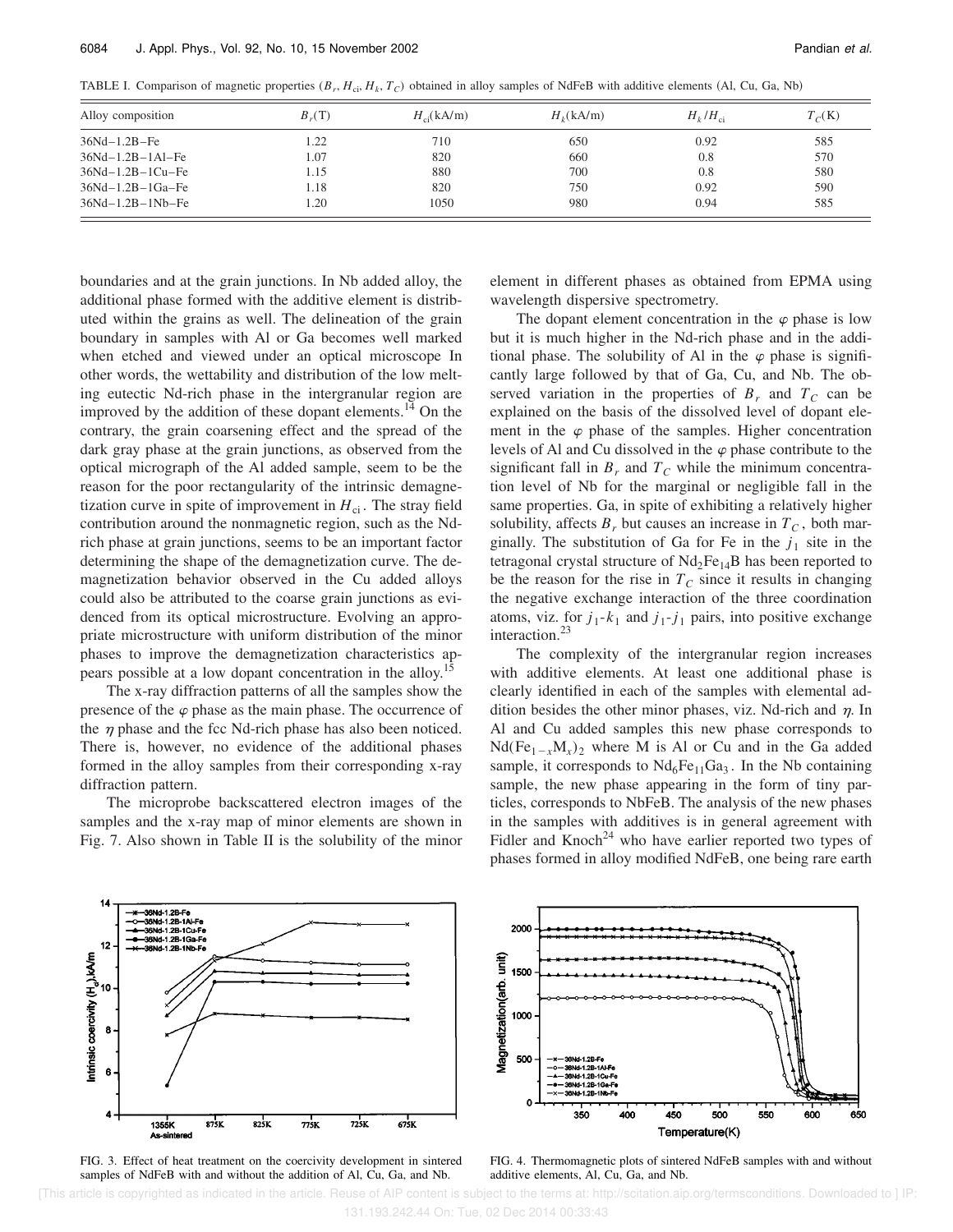

FIG. 5. X-ray diffraction patterns of sintered NdFeB magnet samples with and without additive elements, Al, Cu, Ga, and Nb. The patterns indicate the presence of three phases, viz. the  $\varphi$  phase, the  $\eta$  phase, and the Nd-rich phase.

rich and containing a higher concentration of the minor elements such as Al, Ga, and Cu and the other being rich in transition metal  $(Fe)$  and containing the maximum concentration of the minor elements such as Nb, W, V, Ti, etc.

The ambivalence in the composition of the Nd-rich phase, noticeable strikingly in the ternary NdFeB, persists even in the alloys with additive elements. The Nd-rich phase exists in different concentration levels of Nd with varying solubility of Fe, an additive element, and possibly O and B, the last two of which could not be estimated.

The ability of Nb to form a compound with Fe in the NdFeB is viewed as beneficial for the development of high  $H<sub>ci</sub>$  and also for the near rectangularity of the intrinsic demagnetization curve. Compositional shift and locally bound



FIG. 6. Optical micrographs of sintered samples of  $(a)$  36Nd–1.2B–Fe,  $(b)$ 36Nd-1.2B-1Al-Fe, (c) 36Nd-1.2B-1Cu-Fe, (d) 36Nd-1.2B-1Ga-Fe, and (e) 36Nd–1.2B–1Nb–Fe. The micrographs show the  $\varphi$  phase (1),  $\eta$ phase  $(2)$ , Nd-rich phase  $(3)$ , and a new phase with a high concentration of an additive element (4).

chemical inhomogeneity in the alloy during processing can lead to the formation of free Fe particles and they can act as easy nucleating centers for reverse domains to cause demagnetization of the magnet at a lower applied field. The suppression of Fe precipitation without consuming much of Nd is the main advantage arising from the addition of Nb to NdFeB. The improvement in  $H_{ci}$  towards a step-wise heat treatment with decreasing temperature, noticed in Nb added alloy, seems to indicate the pinning of the domain walls at the grain boundary; the pinning strength being a function of heat treatment temperature. The partial grain boundary separation seen in the optical micrograph of the Nb added sample also suggests that the boundary width is narrow for effecting domain wall pinning. A similarity in the grain boundary separation can be noticed even in the Cu added sample. However, due to the coarse size and distribution of the minor phases at the grain junctions, the stray field contribution for demagnetization is viewed to be high, which ultimately affected the second quadrant characteristics.

## **IV. SUMMARY AND CONCLUSIONS**

The effect of the individual addition of Al, Cu, Ga, and Nb to NdFeB was studied. The demagnetization characteristics obtained for the samples after postsintering heat treat-

TABLE II. Solubility of additive elements (Al, Cu, Ga, Nb) in different phases coexisting in the sintered NdFeB alloy samples.

|                                                                |                       | Solubility of M in wt $%$ |               |                                           |           |  |
|----------------------------------------------------------------|-----------------------|---------------------------|---------------|-------------------------------------------|-----------|--|
| Alloy composition<br>$36Nd-1.2B-1M-Fe$<br>$(M=Al, Cu, Ga, Nb)$ | $\varphi$ phase       | $\eta$ phase              | Nd-rich phase | Nd-rich<br>phase with<br>dissolved oxygen | New phase |  |
| $36Nd-1.2B-1Al-Fe$                                             | $0.5 - 0.7$           | < 0.1                     | $<$ 1         | $0.3 - 2$                                 | $1 - 3$   |  |
| $36Nd-1.2B-1Cu-Fe$                                             | $0.2 \text{ to } 0.3$ | < 0.1                     | $\leq$ 2      | $3 - 5$                                   | $18 - 24$ |  |
| $36Nd-1.2B-1Ga-Fe$                                             | $0.3 - 0.5$           | $\sim 0.1$                | $1 - 3$       | < 0.2                                     | $15 - 18$ |  |
| $36Nd-1.2B-1Nb-Fe$                                             | $\sim 0.1$            | < 0.1                     | $\sim 0.4$    | < 0.1                                     | $\sim$ 50 |  |